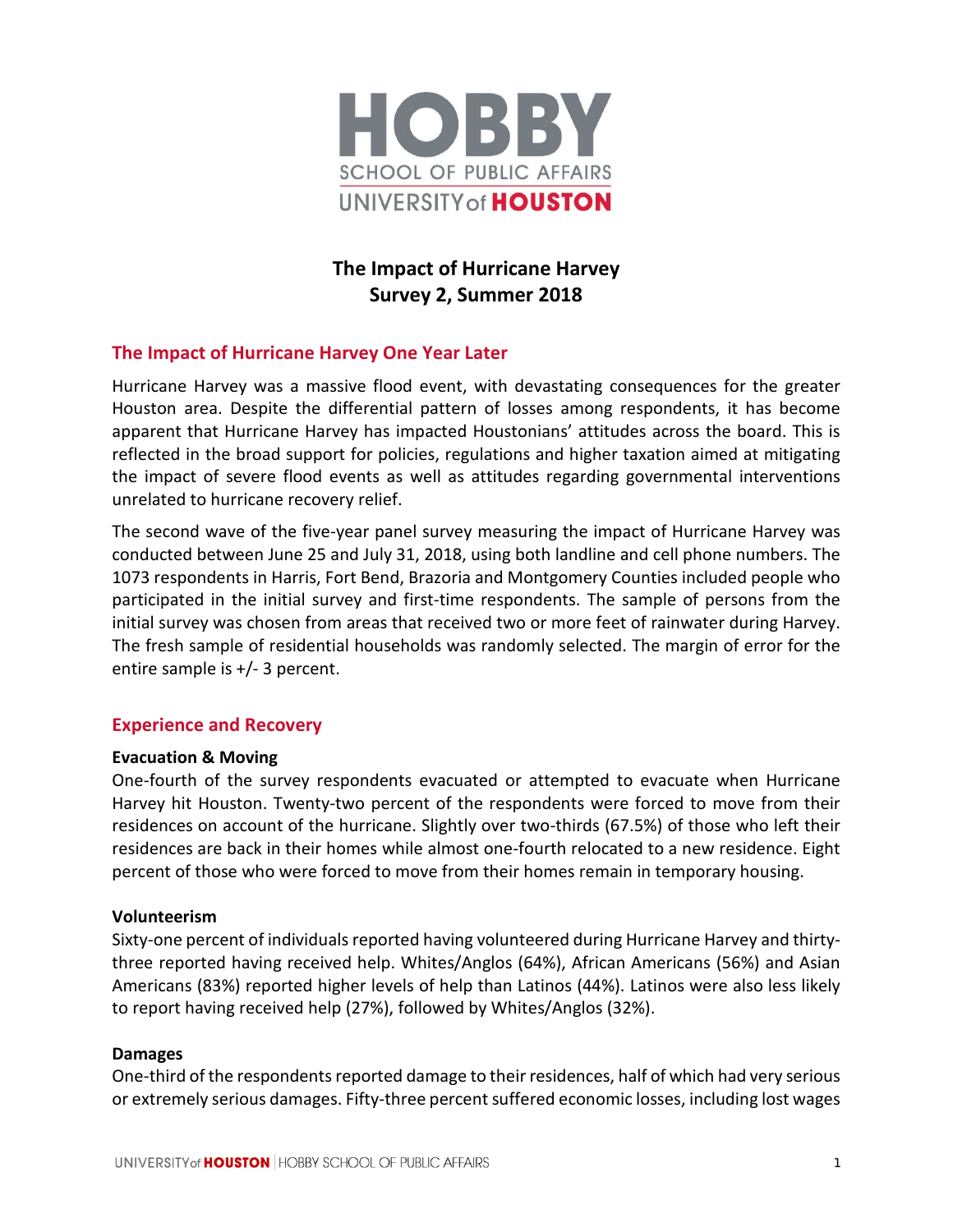and unplanned expenses. One-fifth had damage to their cars and over twenty percent reported health problems.

# **Flooding**

When asked to evaluate whether new construction in flood prone areas will result in more severe flooding. 75.7 percent of those who suffered damage to their homes agreed with this statement. Very similarly, 74 percent of respondents who did not suffer damage agreed.

- Support for this statement was highest among Asian Americans (90.1%) and Whites/Anglos (83.9%). 73.5% of African Americans and 61.3 percent of Latinos agreed.
- Respondents who identified themselves with the two major political parties had similar levels of support: 77.5% among Republicans and 78.8% among Democrats. Independents agreed with the statement at a higher rate (84.8%) while 61.2% of those who identified with other parties expressed concern about new construction in flood prone areas.
- Millennials are less concerned with new construction in areas that flood frequently than older respondents: 62% and 80.5%, respectively. Large differences were also found between lifetime Houston residents, whose rate of agreement with this statement was below average (69.1%), and those who moved to Houston (81.3%).

Houstonians are quite familiar with severe climate events disrupting their lives: close to half of our sample (47.3%) reported having had at least one prior flooding experience since 2001 and over one in four respondents (28%) experienced two or more flooding events in the past two decades.

Thirty-eight percent of the respondents who had experienced prior flooding events reported damage to their residences during Hurricane Harvey; the number is much lower for those who had no prior flooding experience (28%). This difference is also reflected in the extent of the damage caused by Hurricane Harvey to respondents' residences: over one-fifth (20.5%) of those with prior flooding experience reported that the damages suffered in their homes were either very or extremely serious, compared to twelve percent among those whose residences flooded for the first-time during Hurricane Harvey.

# **Use of the Rainy-Day Fund**

Regardless of age, race/ethnicity or political affiliation, respondents were overwhelmingly supportive of the statement that the state of Texas should spend its Rainy-Day fund to support local communities recovering from Hurricane Harvey. The rate of support reached 83.8 percent with only 13 percent in opposition. The lower levels of support were found among African American (72.5%) and Republicans (80.4%). Those who suffered from Hurricane Harvey were five percentage points more likely to support the use of the Rainy-Day fund. Life-long Houstonians, with 88.4% support, were eight percentage points more likely to agree.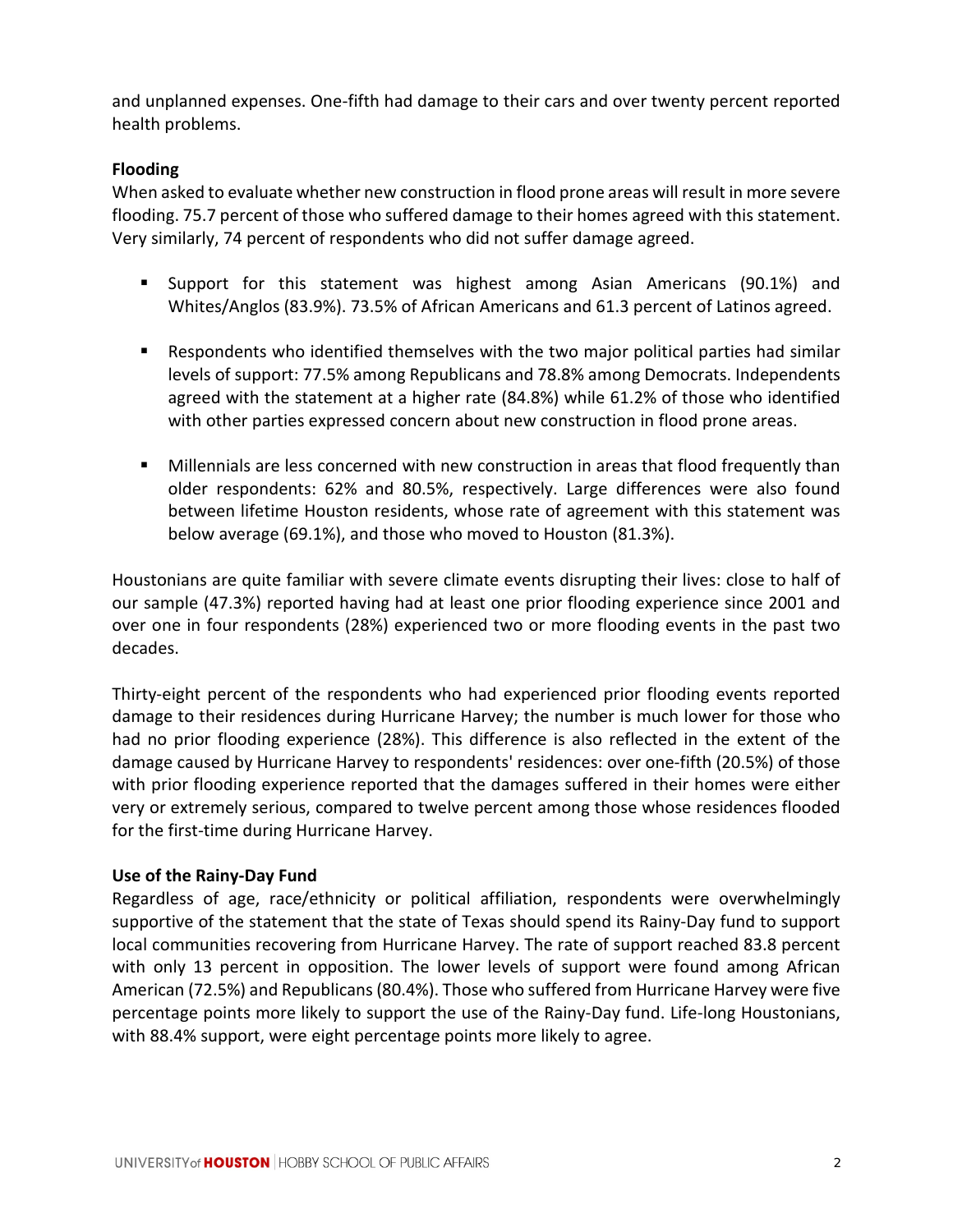# **Support for Flood Mitigation Policies**

#### **Building Codes**

Eighty-seven percent of the respondents favor new building codes forcing owners to raise their homes in flood prone areas. The lowest level of support for new building codes was among White/Anglo respondents (85%) while Asian Americans ranked highest on this response (95% support) followed by African Americans (91%) and Latinos (88%).

#### **Reservoir**

Over 80 percent of the respondents supported construction of a new reservoir.

#### **Buyback Programs**

A sizable majority (63%) would like authorities to use state and federal money for buyback programs in areas that flood frequently. There are large differences in support for a buyback program across ethnic/racial groups: it runs highest among African American respondents (75%) and lowest among Latinos (58%). Support among White/Anglos and Asian Americans runs at 63 percent and 60 percent, respectively.

#### **Widening Waterways**

Eighty-four percent of the respondents support widening bayous and channels, with varying support among racial/ethnic lines. Latinos had the highest rate of support (88%) followed by Asian Americans at 84 percent and Whites/Anglos at 81 percent. African Americans had the lowest level of support for widening waterways at 64 percent.

#### **Property Taxes**

More than one-third (38.4%) of the respondents are willing to pay 1.4% more in property taxes to implement infrastructure projects to reduce the risk of flood events, and slightly more than one-quarter (26.3%) of the respondents are willing to increase the property taxes by 5% or 10%. However, about one-quarter (26.7%) of the respondents are not willing to pay any more in property taxesfor flood mitigation projects. Close to 9 percent (8.7%) of the respondents refused to respond to the question.

More than two-fifths of Democrats and Republicans (45.8% and 44%, respectively) are willing to pay extra property taxes of 1.4% for implementing the infrastructure projects. However, Democrats are willing to pay more than Republicans for the policies. More than one-quarter (28.1%) of Democrats express that they are willing to pay either 5% or 10% more property taxes, whereas one-fifth (20.9%) of Republicans are willing to pay either 5% or 10% more property taxes to fund the policies.

A sizeable majority (63.9%) of the lifetime Houstonians are willing to raise the property tax rates by at least 1.4% to implement infrastructure projects while 28.3 percent of lifetime Houstonians prefer not to increase property taxes at all. In contrast, the residents who moved to Houston from somewhere else are more supportive of paying extra property taxes: 68.5% are in support of it, whereas 24.2% are opposed to it.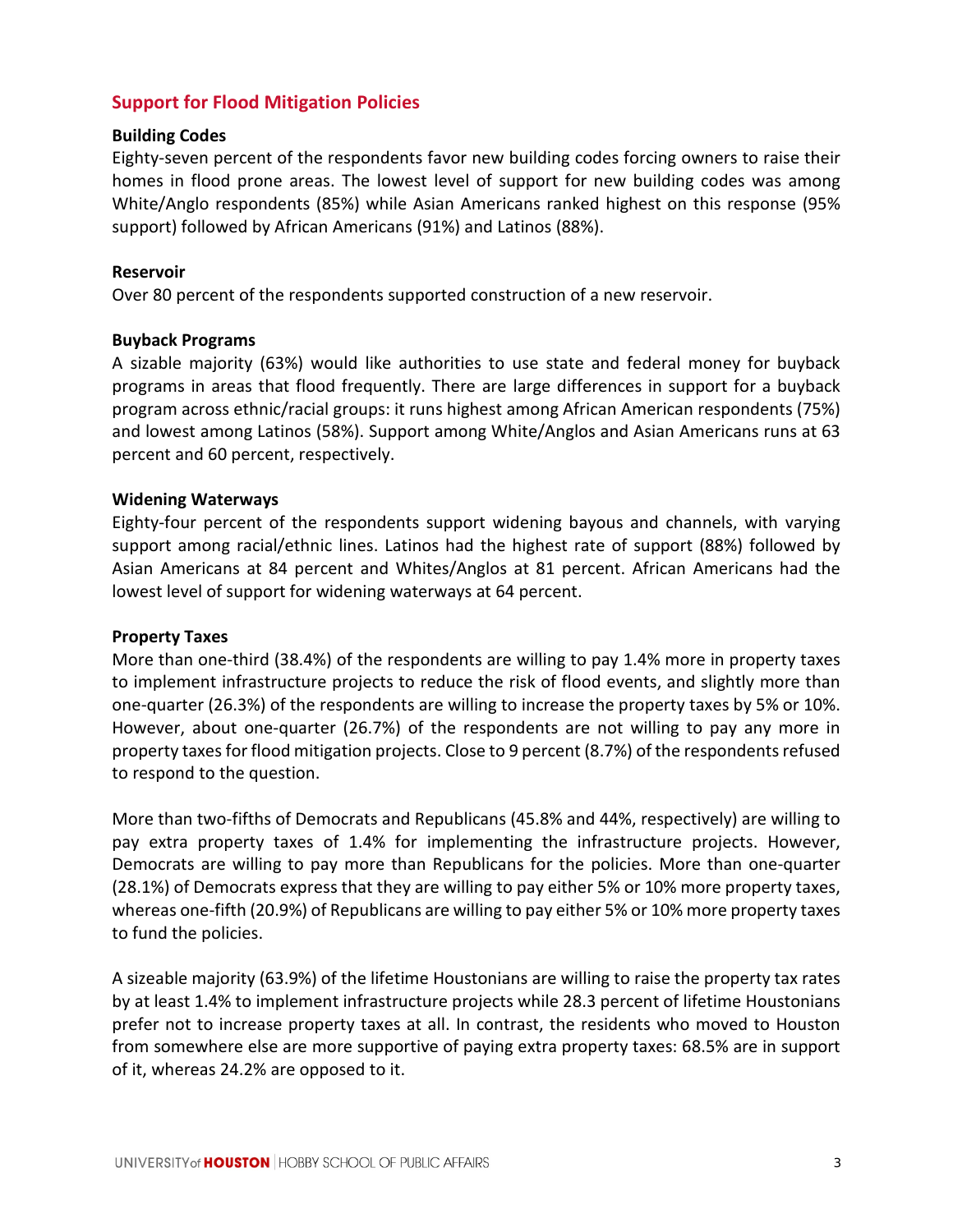Homeowners are slightly less supportive of raising property tax rates for infrastructure projects than renters (62.8% and 68.9%, respectively). A larger proportion of homeowners (30.3%) compared with that of renters (19%) are unwilling to increase property taxes to fund the projects. About 7 percent (6.9%) of homeowners and 12 percent of renters refused to answer the willingness to pay question in the survey.

Respondents who believe that they live in their residences with different levels of risk for future flooding have the same level of support regarding the willingness to pay. Close to two-thirds (64.9%) who believe their residences are located in an area where there is no risk or low risk for future flooding and 64.9 percent of those who believe they live in the location with some risk or high risk for future flooding are supportive of paying extra property taxes for funding the policies.

More than one-third of both White/Anglo (36.7%) and Latino respondents (38.5%) are willing to increase the property taxes by 1.4% to implement infrastructure projects aimed to reduce the risk of future flooding. More than two-fifths of African American (45.3%) and Asian American (41.2%) respondents are willing to increase property taxes by 1.4%. Furthermore, larger portions of White/Anglo respondents (28.9%) and Latino respondents (28.8%) are willing to increase the property taxes by either 5% or 10% for the flood-preventing policies while 17.8% of African American respondents and 5.3% of Asian American respondents are willing to pay at the 5% or 10% level. Slightly above one-fifth of the respondents who are African (21.3%) and Latino (22%) refuse to increase property taxes. In contrast, 29.2 percent of White/Anglo and 38.8 percent of Asian American respondents expressed that they are unwilling to raise property taxes to implement infrastructure projects.

The willingness to pay for flood mitigation projects varies across generations. Millennials and Post-Millennials, who are between the ages of 18 and 37, are more supportive than Generation X (ages 38-53) and Baby Boomers (ages 54-72). Close to 80 percent (78.3%) of Millennials and Post-Millennials are willing to raise the property tax rates by at least 1.4%, whereas seventy percent of Generation X and less than three-fifths of Boomers (58.4%) are willing to pay extra property taxes.

# **Sales Taxes**

Slightly more than 60 percent (60.5%) of the respondents who planned to vote for the August 2018 \$2.5 billion bond proposal are also willing to raise the sales tax rates to pay for any of the proposed policies. About 37 percent of those who planned to vote for the bond proposal are unwilling to raise the sales tax rates. On the other hand, for those respondents who planned to vote against the \$2.5 billion bond proposal, two-thirds (66.3%) of them are also against raising the sale tax rates to adopt any of the proposed policies. Only about one-third (33.1%) of those voting against the bond proposal are willing to increase the sale tax rate to 8.5% or higher to pay for any of the proposed policies.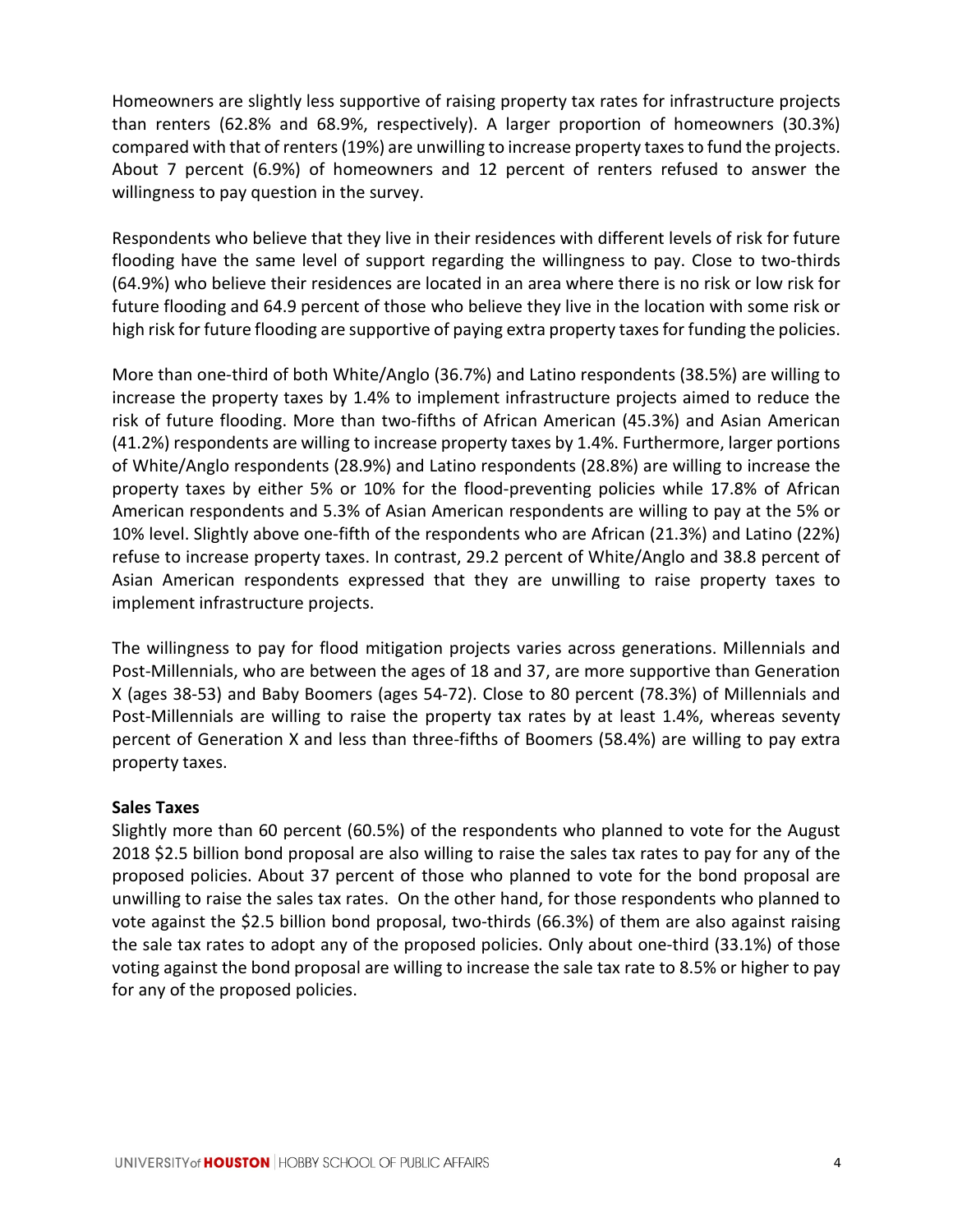# **Attitudes about Elected Officials' Ability to Reduce Future Flooding**

#### **Confidence**

Slightly over half (51.2%) of the respondents are either very confident or somewhat confident about their elected county and city representatives' abilities to reduce the negative impact of future flooding in the Houston area. Among those, over half of African American (64%), White/Anglo (52%) and Asian American (51%) respondents expressed that they are very or somewhat confident of their elected representatives. Less than half (45%) of Latino respondents have confidence (either very confident or somewhat confident) in their elected county and city representatives' abilities to mitigate the negative impact of future flooding.

Over half (55%) of lifetime Houstonians and half (50%) of the respondents who moved to Houston from somewhere else have confidence in their elected representatives to be able to reduce the negative impacts of future flooding. Furthermore, renters (57%) are more confident than homeowners (48%) about their elected representatives' abilities to deal with future flooding.

More than half (56%) of the respondents who mentioned that they or their immediate family have NOT been directly affected by severe weather (personal injury, property damage, or evacuation) since 2001 have confidence in their elected representatives to be able to reduce the negative impacts of future flooding, whereaslessthan half of those (47%) who have been directly affected are confident about their elected representatives' abilities.

The survey also shows that the frequency of experiencing negative impacts in face of severe weather matters. More than half (51%) of the respondents who mentioned that they or their immediate family members have experienced a personal injury, property damage or had to evacuate from their homes in face of severe weather once or twice since 2001 have confidence in their elected representatives, but only 40 percent of those who and whose immediate family have been affected by severe weather more than twice since 2001 have confidence in their representatives.

Two-thirds(66.5%) of Millennials and Post-Millennials expressed that they have more confidence (either very confident or somewhat confident) in their elected county and city representatives' abilities to mitigate the negative impact of future flooding. This support drops to 55.6 percent among Generation X (55.6%) while Baby Boomers have the lowest level of support at 42.7 percent.

#### **Attitudes about Governmental Interventions and Policies**

#### **Raising Income Taxes to Balance the Budget**

Support for higher income taxes to balance the budget reflected a strong partisan divide: 58 percent of Democrats supported higher taxation to balance the budget in contrast to 35.4 percent of Republicans. Independents and third-party respondents were also less likely to support higher income taxes (37%).

Regarding the use of higher income taxes to balance the budget, there was no significant difference among those who evacuated and those who did not evacuate (42.2% and 40.1%,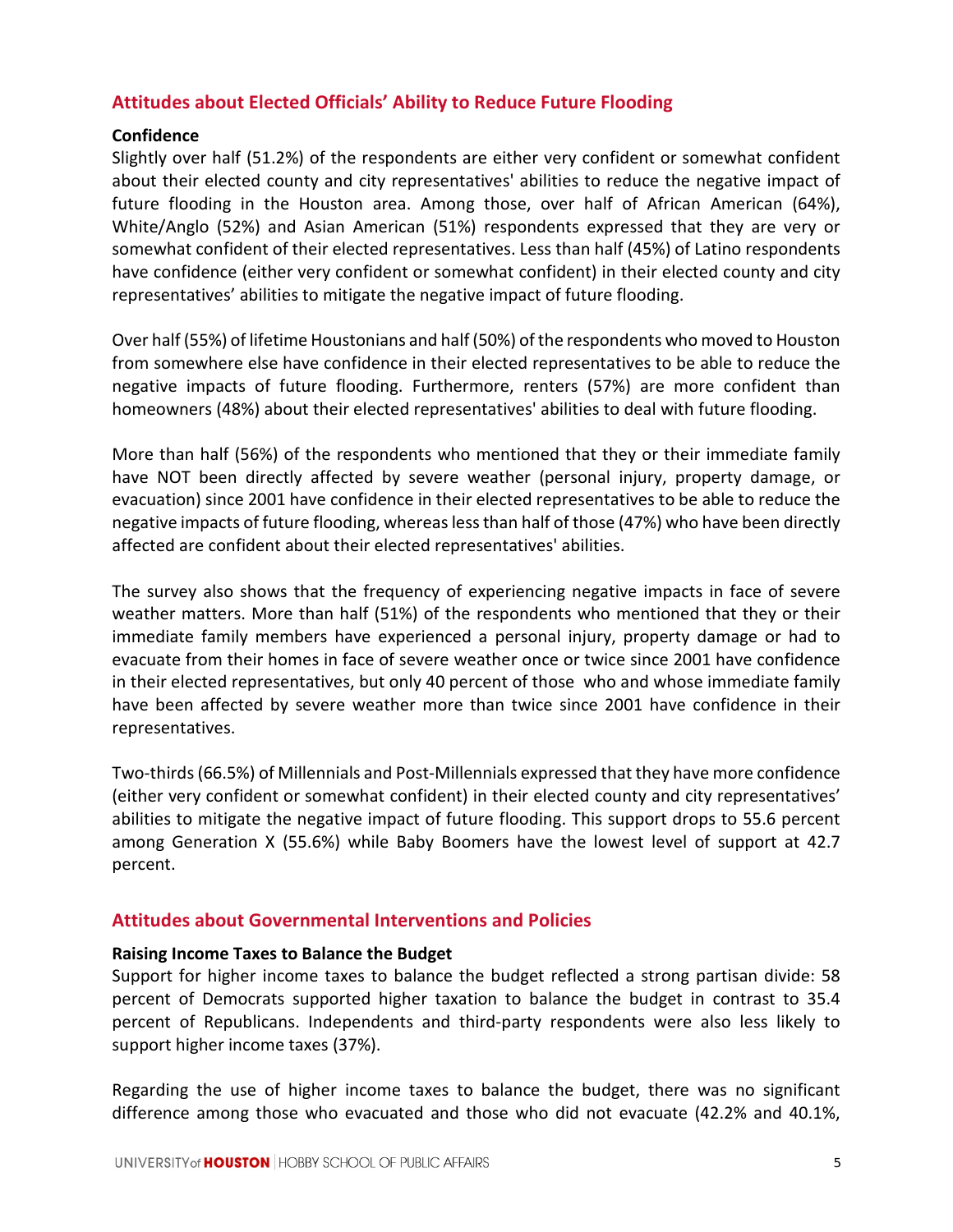respectively) and among those who suffered damage to their residences and those who did not (42.5% and 41.1%, respectively). However, renters were significantly more supportive of higher income taxes (50.8%) than home owners (38.2%).

Lifetime residents and newcomers to Houston (41.6% and 43.8%, respectively) share similar support for raising income taxes.

There are significant differences among racial/ethnic groups regarding the implementation of increased income taxes to balance the budget. Asian Americans (42.3%), Latinos (40.2%), and Whites/Anglos (38.9%) share similar levels of support for raising taxes to balance the budget. African Americans, on the other hand, were much more supportive: 55.8 percent. These response patterns are in sharp contrast with the results for questions about raising property taxes to finance mitigation projects, where support runs much higher for all groups: 65.6% of White respondents, 63.2% among African Americans and 67.3% among Latinos; among Asian Americans, support for raising taxes for mitigation remains in line with their responses to the balancing budget question (46.5%). $1$ 

A generational divide is also found regarding the use of higher income taxes to balance the budget. Millennial (48.2%) and Generation-X (45.8%) respondents are more supportive of raising income taxes than Baby Boomers (41.1%) or those aged 72+ (29.1%). A similar generational divide was found in support for raising property taxes for mitigation projects: while all age groups were supportive of raising property taxes, Millennials' support was 20 points higher than that of Baby Boomers.

# **Government Spending to Promote Economic Growth**

Support for government spending as a means of promoting growth reflects significant differences across racial/ethnic groups. While 69.4 percent of the respondents support government spending to spur the economy, Latinos (81%), African Americans (75%) and Asian Americans (72.6%) were above the average. Whites/Anglos, on the other hand, were considerably less supportive at 62 percent.

A generational divide regarding government spending is also found. Three quarters (74.7%) of Millennials were in favor of government spending for economic development while support among Baby Boomers was slightly below average (68.4%). Differences between lifetime residents of Houston and newcomers were small at 71.2 percent and 69.1 percent, respectively.

The partisan divide is also reflected in responses to this question: Democrats were overwhelmingly in favor (82.7%), followed by Republicans (67.5%). Independents and those who supported other parties were much less supportive (60.2%).

There were no differences between those who suffered damage to their residences during Hurricane Harvey (68.7% among those with damaged homes and 69.7% among those who suffered no damage). But those forced to move on account of the hurricane were more

<span id="page-5-0"></span> $1$  It is worth noting that non-response rates for the tax for mitigation question was much higher for African Americans (15.5%), Asian Americans (14.7%) and Latinos (10.7%), than for White respondents (5.2%). For the balance budget question non-response rates were much lower for all groups, except for Asian Americans (11.2%).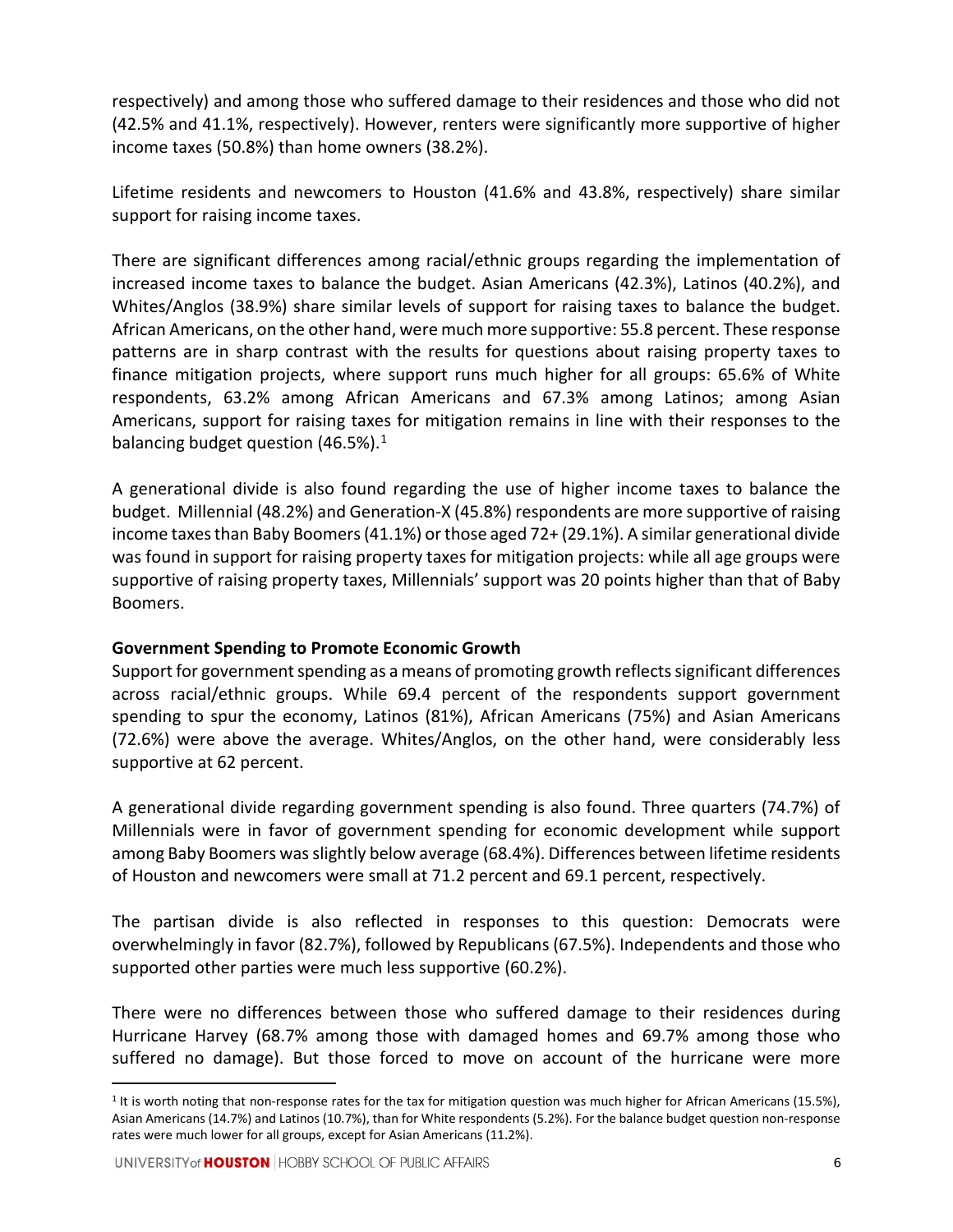supportive of government spending than those who did not move (73.6% and 68.1%, respectively).

# **Increasing the Minimum Wage**

Seventy-seven percent of the respondents were supportive of raising the minimum wage, with support highest among Generation-X respondents (81.4%), followed by Millennials (78.9%) and Baby Boomers (74.6%).

While a strong majority supports an increase in the minimum wage, there are significant differences among racial/ethnic groups. Ninety-seven percent (97.2%) of African Americans and ninety percent (89.7%) of Latinos support an increased minimum wage while support diminishes among Asian Americans (69.4%) and among Whites/Anglos (64.3%).

Only 3 percent of Democrats opposed raising the minimum wage while strong support was also found among independents (72.9%) and Republicans (61.6%).

The Hurricane Harvey experience did not seem to affect responses to this question.

# **Support for Financial Assistance to Homeowners Facing Foreclosure**

A plurality (47.7%) of the respondents supported a program aimed at providing financial assistance to homeowners facing foreclosure while 45.4 percent were in opposition. This is in sharp contrast with the high level of support at 63.3 percent for a buyback program for homes in areas that suffer repeated flooding.

The difference in responses to these two questions is larger among Whites/Anglos: while 63 percent support the buyback program in case of flooding, only 31.6 percent support financial assistance in case of foreclosure. African Americans are also more likely to support buybacks than foreclosure assistance: 75.3% to 53.1%. Differences among Latinos are much smaller and reversed: while 58.1 percent support the buyback program, two-thirds support foreclosure relief. These differences most likely reflect the different experiences faced by these groups with the two types of events.

Support for foreclosure assistance is strongest among Democrats (58.7%) while Republicans (31%) are much less supportive. Independents and those identifying with other parties fall in between the two major parties (43.6% and 46.3%, respectively).

Millennials' support for foreclosure assistance is 25 percentage points higher than that of Baby Boomers (62% to 38%, respectively). Yet Baby Boomers' support (67.6%) for buybacks for frequently flooded homes was higher than Millennials' support (63.3%).

There was no significant difference in support for foreclosure assistance as a function of the Hurricane Harvey experience.